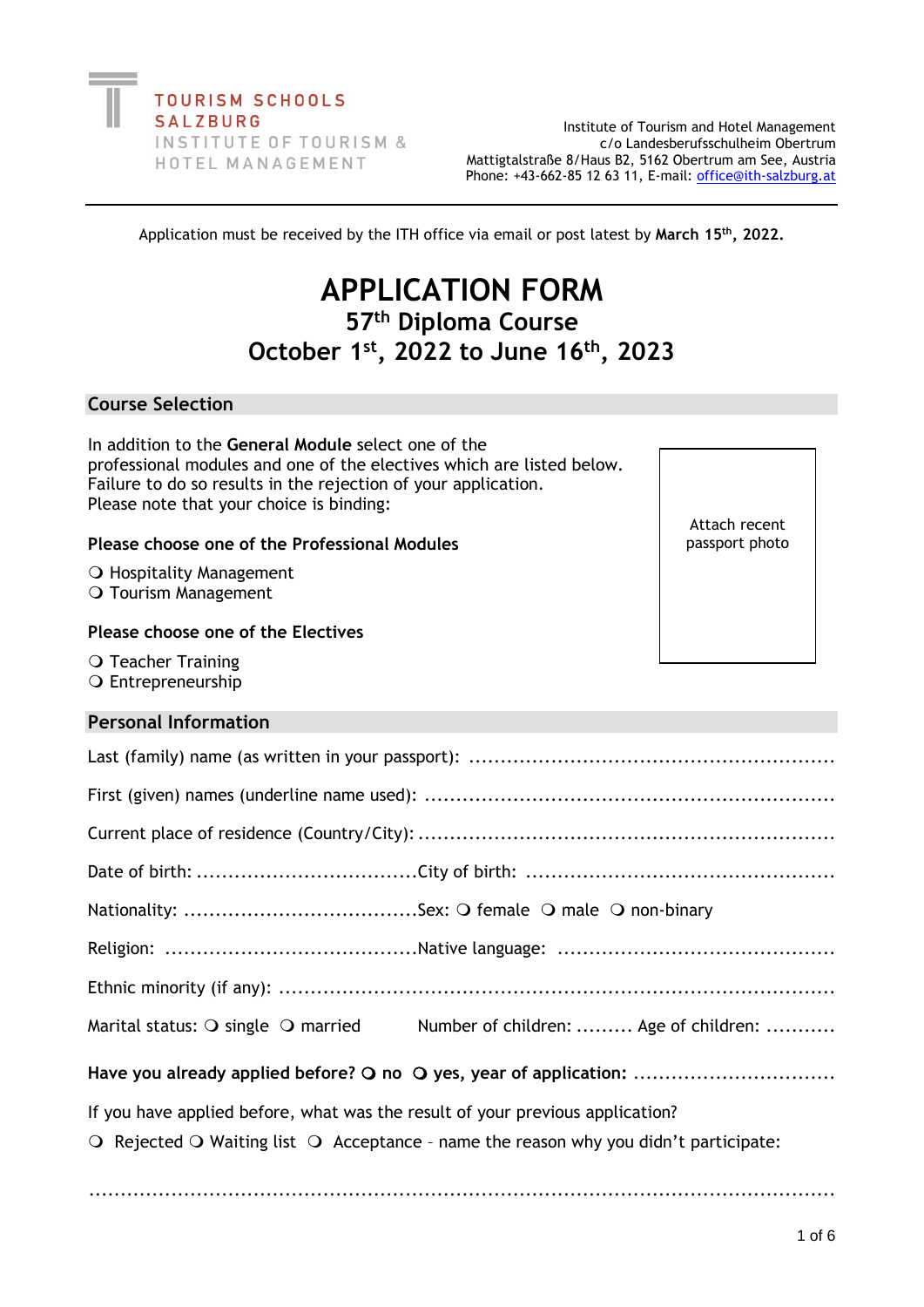# **Current address and contact details**

| WhatsApp available: $\bigcirc$ yes $\bigcirc$ no |
|--------------------------------------------------|
|                                                  |
|                                                  |
|                                                  |

# **Occupation**

Describe your role and responsibilities of your position:

Further previous employments (most recent job first):

| from | to | function | Institution/company |
|------|----|----------|---------------------|
|      |    |          |                     |
|      |    |          |                     |
|      |    |          |                     |
|      |    |          |                     |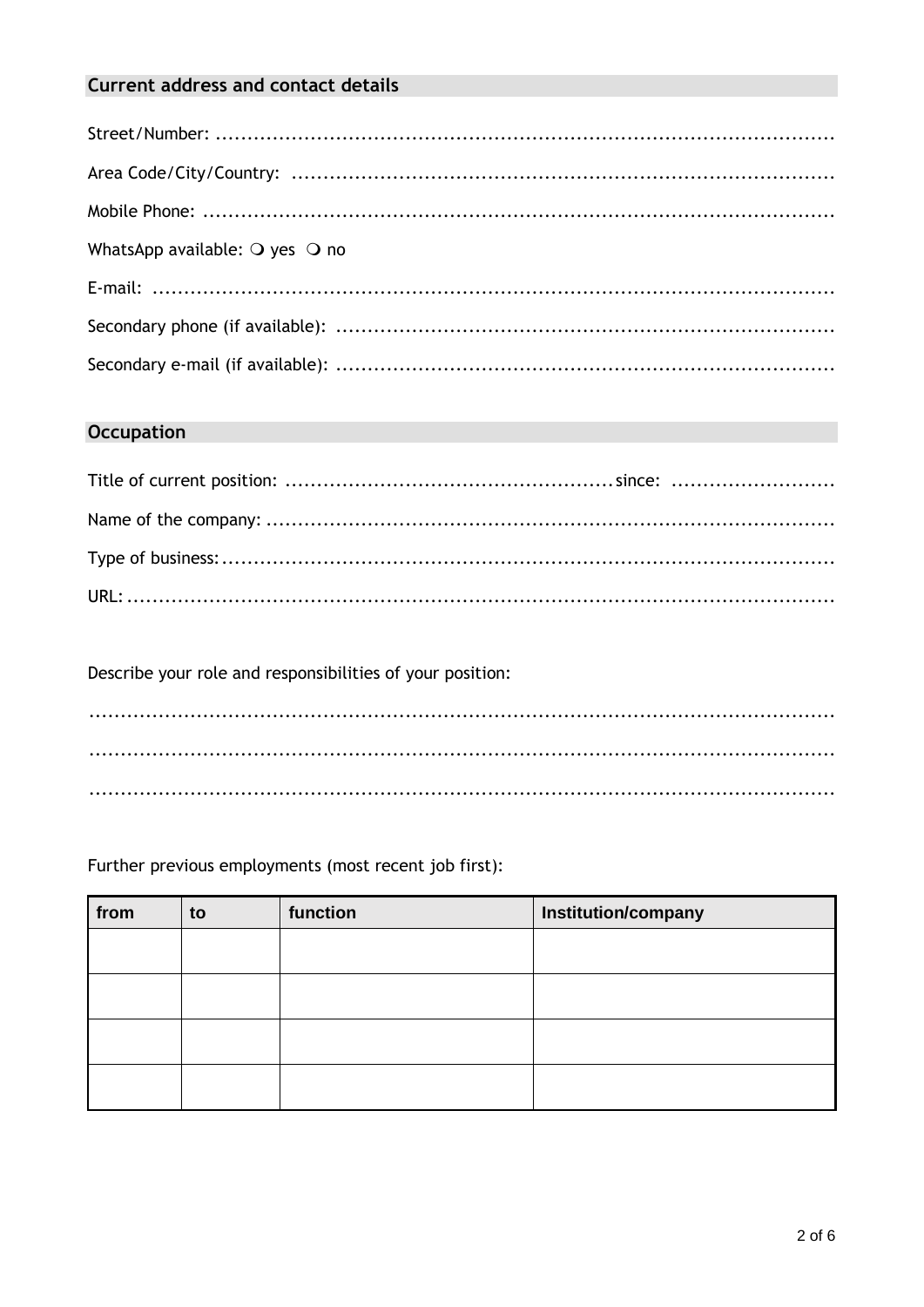# **Education**

List in chronological order, all secondary (high school or equivalent) and post-secondary institutions in which you are presently enrolled, or those you have attended regardless of duration. Please submit official academic records (in English language).

| from | to | name/place of institution | degree or qualification earned |
|------|----|---------------------------|--------------------------------|
|      |    |                           |                                |
|      |    |                           |                                |
|      |    |                           |                                |
|      |    |                           |                                |

State the A´level certificate or equivalent (KCSE, WASSCE, BHSEC, UCE & UACE, etc.) you have taken:

Name of Examination:...........................................................................................

Country and Date of Exam: ....................................................................................

#### **Language Skills**

Is English your native language?

- Yes
- O No

If your native language is not English, an internationally recognized certificate (TOEFL, Cambridge or equivalent) proving knowledge of English on Level B2 or higher is required. Please state the name, date, and result of the exam.

Or, if your native language is not English, but your secondary education was conducted in English you are eligible to provide a written confirmation from your school/university. Please state here the name of the institution and number of years you were taught in English.

...............................................................................................................

Do you have German language skills?

No

- Yes please specify your level:
	- O basic knowledge
	- O moderate
	- good
	- $\overline{O}$  very good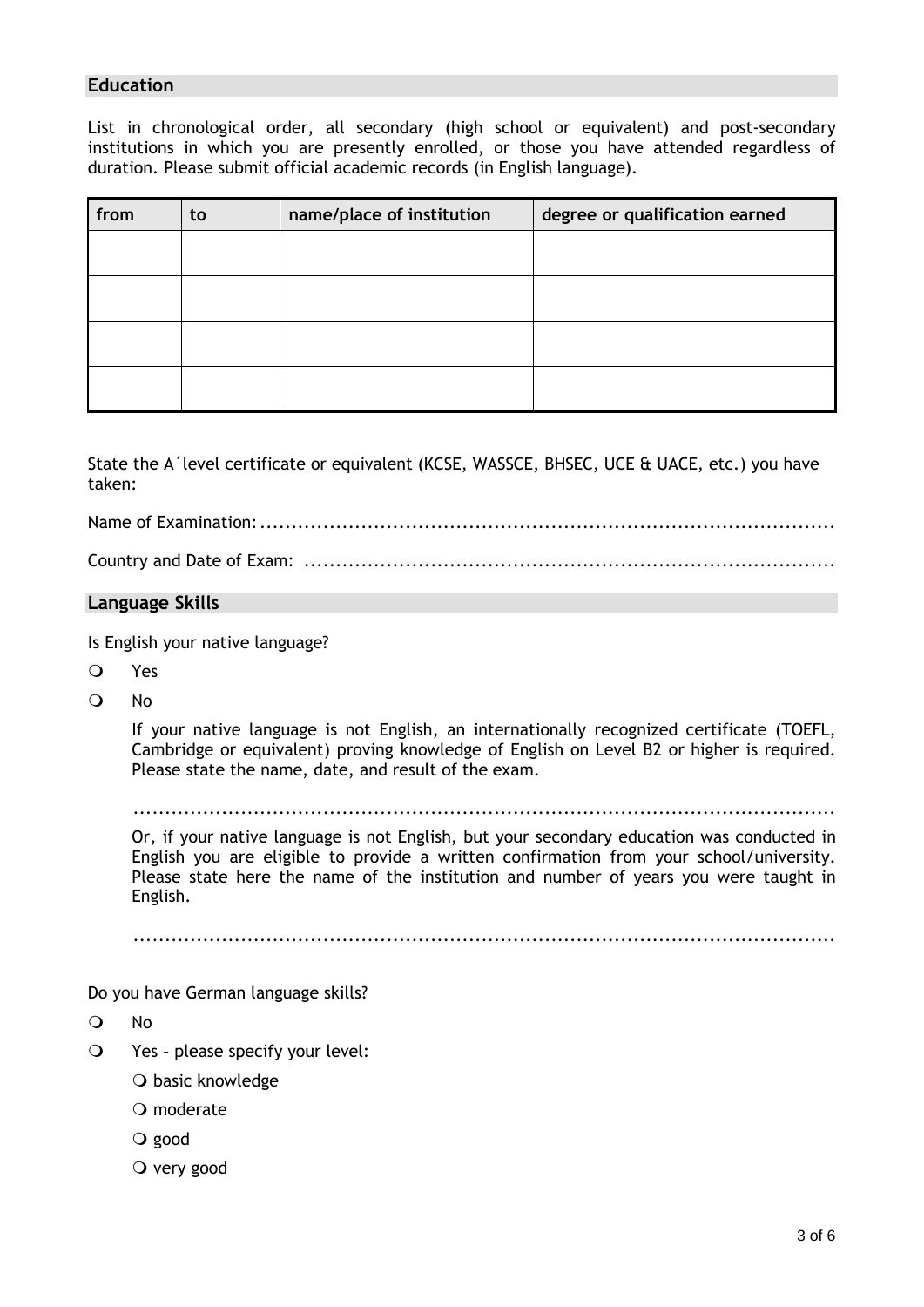## **Professional activities abroad**

Have you studied or worked abroad before? Indicate the year, duration, kind of activity, institution, country and, (if any) the sponsoring institution:

...................................................................................................................... ...................................................................................................................... ......................................................................................................................

# **Recommendations**

Indicate – if existing – further persons that can give us independent information about your professional/academic background (name, position/company/relation to you, e-mail & phone):

1. ................................................................................................................. 2. ................................................................................................................. 3. .................................................................................................................

# **Scholarship**

The Austrian Development Cooperation offers about 30 scholarships for ADC priority countries and developing countries (for details refer to the "admission and fees" section of our website: [www.ith-salzburg.at\)](http://www.ith-salzburg.at/).

To be considered for a scholarship your application must arrive at the Institute of Tourism and Hotel Management in Salzburg, Austria via e-mail or postal service latest by March 15<sup>th</sup>, 2022.

#### **What kind of scholarship do you apply for?**

- $\square$  Scholarship for ADC Priority Countries limited to applicants from Ethiopia, Uganda, Burkina Faso, Mozambique, Bhutan, Palestinian Territories, Georgia, Armenia Includes tuition fee, health insurance, accommodation, travel costs, course materials, meals plus pocket money of approx: € 205 per month.
- $\Box$  Scholarship for Developing Countries: Includes tuition fee, health insurance, course materials, meals from Monday – Friday plus pocket money of approx: € 205 per month. Not included: accommodation fee (approx.  $\epsilon$  1.700,00), travel costs, meals during the weekends and holidays (these expenses have to be covered by the student).
- □ No scholarship needed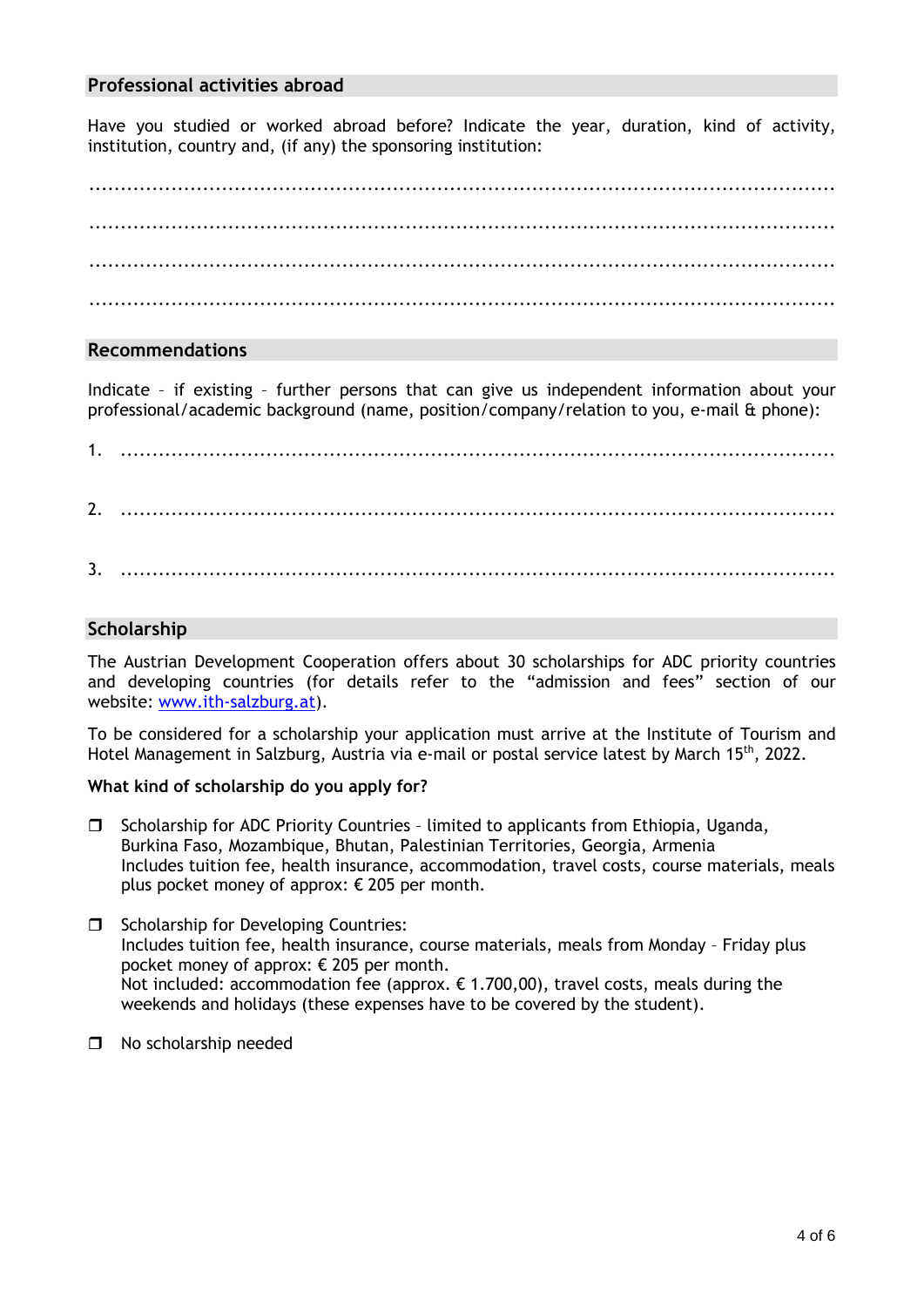#### **Requirements**

#### **General Requirements**

- $\checkmark$  At least 1 year experience in the hospitality or tourism industry Please provide proof of occupation. If your present employer supports your application then hand in a personal recommendation.
- $\checkmark$  Age limit: 35 years
- $\checkmark$  GCE-A' Level or equivalent (matriculation), which enables enrollment at a university
- $\checkmark$  Knowledge of English on B2 level

#### **Documents**

Please make sure that all documents are translated into English! All documents may be handed in as copies/scans. Authenticity of the certificate must be produced on demand.

- $\checkmark$  Passport (valid at least until end of September 2023)
- $\checkmark$  Birth certificate
- $\checkmark$  GCE-A`Level certificate or equivalent
- $\checkmark$  Other academic certificates, diplomas, vocational training, degrees
- $\checkmark$  Transcripts of your diploma, degree, etc
- ✓ Curriculum Vitae
- $\checkmark$  Proof of Occupation of one year experience in the hotel or tourism industry
- $\checkmark$  Recommendation letter (if possible from your present employer)
- $\checkmark$  Certificate proving knowledge of English on B2 level or a Certificate of a school/university that your education was conducted in English (TOEFL IBT score: min. 65-78 points or TOEFL paper based test score: 513 – 547 or TOEFL CBT score: 183 – 210 or IELTS score: min. 5.5 or Cambridge: min. FCE) or
- $\checkmark$  Letter of Motivation covering the following topics (1-2 pages) Why are you applying for this course and what are your expectations? Why have you chosen Hotel/Tourism management and Teacher Training/Entrepreneurship? What are your professional plans after your return and how will you use the knowledge gained at ITH.
- $\checkmark$  Proof of COVID-19 vaccination (if available)

Please note that if the application is not filled out properly (full address, telephone numbers with area codes, attachments etc.) and is not complete (see all required documents on previous page), the application will not be considered.

The application has to be legible, be filled out in English language and signed.

If you send your application by email, please make sure that you send your attachments as a pdf in a maximum of two emails and name them comprehensibly.

The entire documents have to be in English language, if not they have to be translated into English language. In this case, copies of the document and translation have to be submitted.

Ensure to accurately fill out all application parts, regardless of whether the information has been written in your CV/Resume or not.